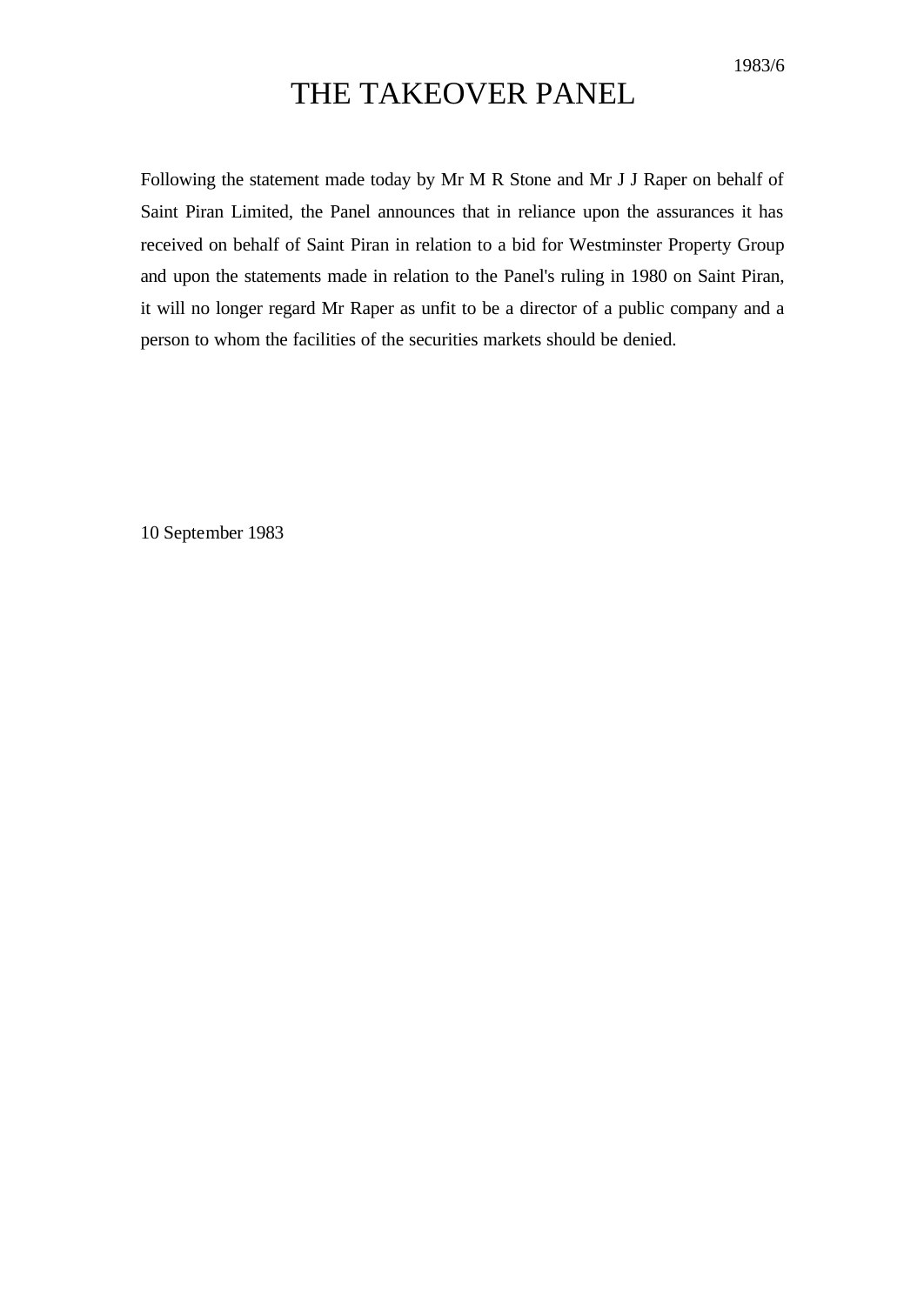## **Saint Piran Limited**

13 Hill Street Berkeley Square London W1X 8DS Telephone 01-629 8865 Telex 28579 Spiran G

## **STATEMENT**

Mr M R Stone and Mr J J Raper, acting on behalf of the board of Saint Piran Limited, have had a series of discussions with the executive of the Take-over Panel concerning the ruling on 19 August 1983 regarding Saint Piran's obligation to bid for the outstanding shares in Westminster Property Group plc. Following these discussions Saint Piran wish to announce that:-

- 1. It is their intention that a Saint Piran group company will make a cash offer for the shares in question at a price of 35½p. A detailed announcement of the offer under Rule 8 of the Code will be made in due course. The offer document, in which it is hoped there will be an alternative offer of shares in Milbury plc (a subsidiary of Saint Piran), will be issued by 10 October 1983.
- 2. In consequence Saint Piran will make a formal request to Westminster that the EGM to be held on 19 September 1983 should be adjourned until after the outcome of the bid is known.

**Directors** 

MR Stone (Thai) (Chairman) WD Allen JJ Raper WJR Shaw AADip

Registered in England number 981643 Registered office as above